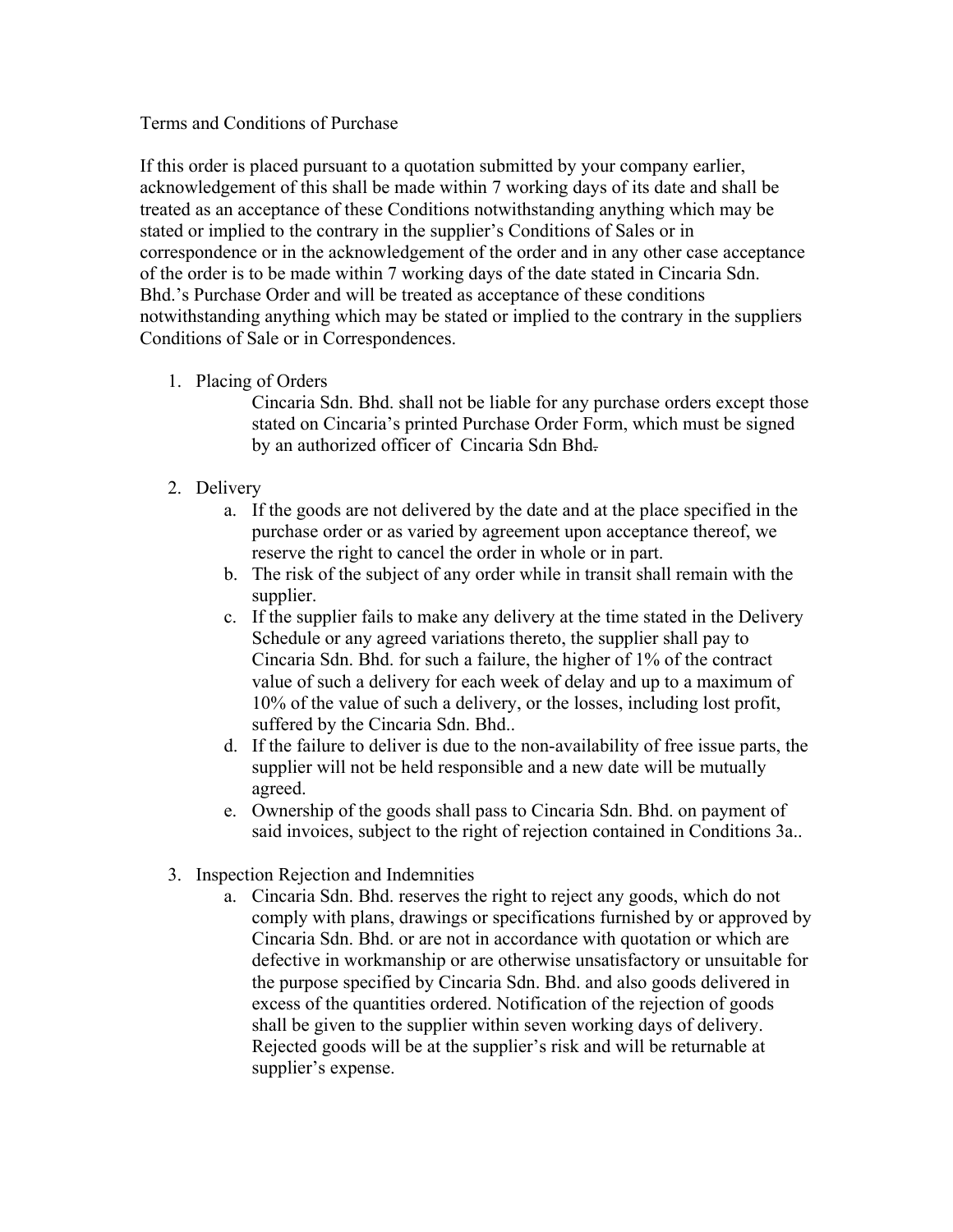- b. The supplier will indemnify Cincaria Sdn. Bhd. against all losses, claims, damages, costs and expenses arising out of or in connection with the supply of the goods, unless any such losses is due to the inclusion of agreed faulty free issue parts, including:
- c. Any damages to property or injury to any person arising from any defect in the goods.
- d. Any alleged infringement by the goods of any letters patent, registered designs, trademark or trade name protected in the world, unless the goods are manufactured to Cincaria Sdn. Bhd.'s design.
- e. In case of strikes, lock-outs, fire, force majeure or any other circumstances beyond Cincaria Sdn. Bhd.'s control causing stoppage or partial stoppage in Cincaria Sdn. Bhd.'s production, Cincaria may, by written notice, suspend or cancel deliveries, or amend delivery schedules, against a purchase order during the continuance of such stoppage, without prejudice to the terms of the order.
- f. If, within a reasonable time after Cincaria's acceptance of the goods, Cincaria is to give notice in writing of any defects in the goods arising in proper use, then the supplier shall replace or repair the defective goods to Cincaria's complete satisfaction, or Cincaria reserves the right to invoice supplier for the defective goods or material. Supplier is responsible to arrange for the return of goods or material within 7 working days, if failed to do so, Cincaria have the rights to return or dispose it without notifying the supplier. All the costs and risks of returning the defective goods and replacing the goods to Cincaria Sdn. Bhd.'s customer will also be borne by the supplier.
- 4. Accounts and Prices
	- a. Invoice and Delivery Order must be sent to Cincaria Sdn. Bhd. by post or delivered by hands on the same day that the goods are dispatched, with an additional copy to the recipient when the goods are delivered to any address other than Cincaria's current address at Block 2, Wisma Bluemetal, 106 & 108 Lintang Kampung Jawa, 11900 Bayan Lepas, Penang, Malaysia.
	- b. Packing List and Delivery Order must accompany all goods. All documents related to goods delivered to Cincaria must bear Cincaria's Purchase Order number and Cincaria's part numbers.
	- c. If any order is placed on the understanding that in respect of goods other than those quoted on a fixed price basis, any increases in price must be agreed upon by Cincaria Sdn. Bhd. prior to actual delivery. Otherwise, Cincaria Sdn. Bhd. reserves the right to reject the goods and all costs and risks involved will be borne by suppliers.
	- d. The price of the goods shall include packaging, delivery and insurance in transit unless authority for such a charge is expressly incorporated in the purchase order. No additional charge shall be made for these costs, or if made shall not be accepted.